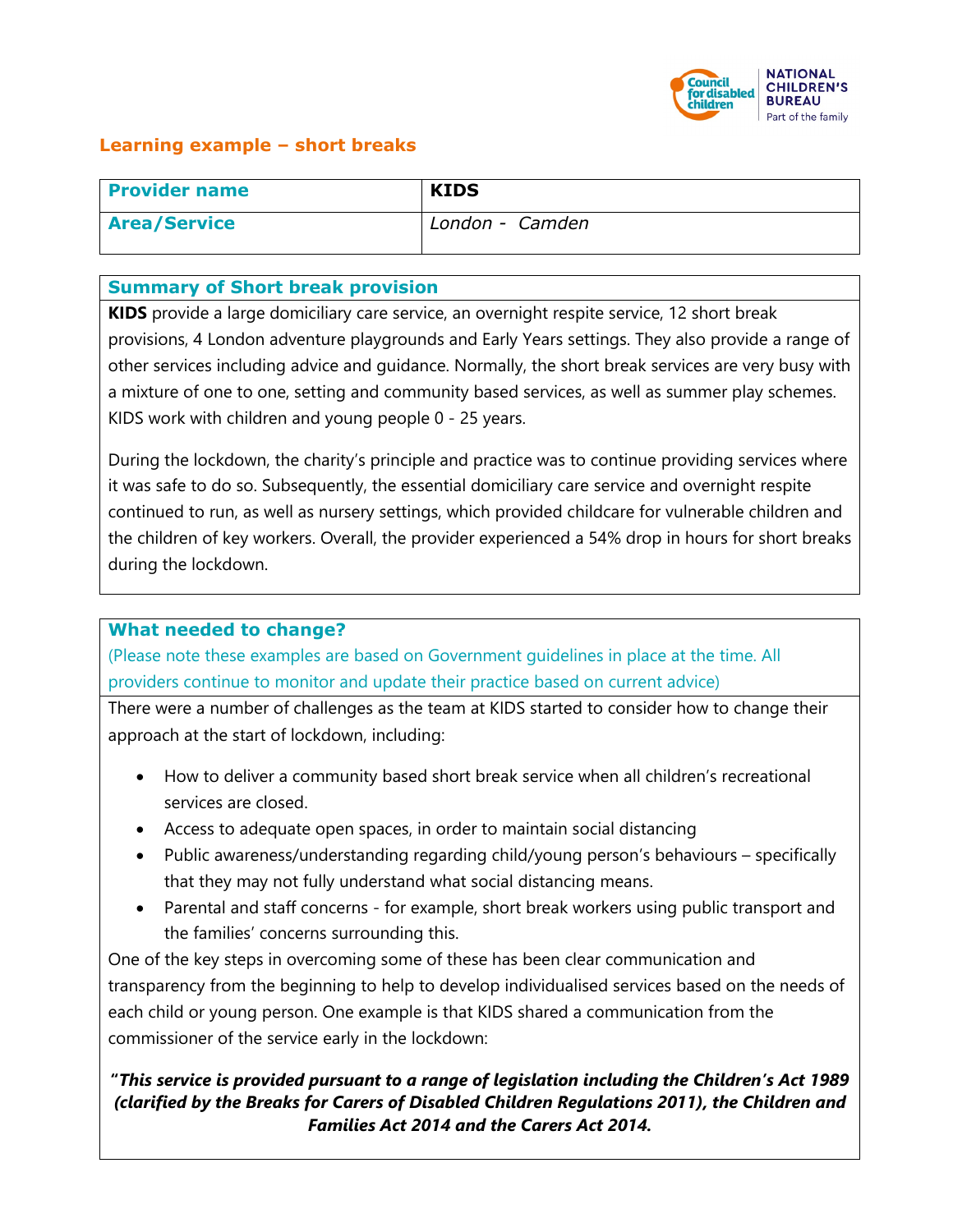

### *The support may include accompanying the young person to appointments or supporting them while they take exercise/walk in the local community."*

Some of the short break provisions stopped delivering services due to parental choice. However, the services continued to stay in touch with all families through video links, such as Facetime and regular telephone calls.

In places where face to face contact could not occur, provision included:

- Virtual coffee mornings with families;
- Youth clubs for older children via Zoom, which were very successful;
- Carried out virtual direct work with children and young people;
- Delivered activity packs where parents did not want, or were unable, to attend short breaks services;
- Delivered food parcels to families working in partnership with other organisations.

The team took a flexible approach to 1:1 support at home and in the community, for instance one hour of exercise for families became their short break hour; breaking down the allocated short break time over a series of exercise sessions. Furthermore, to decrease the health risk to families and workers, they matched workers that lived in close proximity to families, which reduced the time spent on transport.

Further changes included:

- Recruitment for seasonal staff has been carried out virtually.
- Covid-19 training for staff, including an online e-learning module that had to be completed before any face to face sessions could take place. This helped to build staff confidence, understanding and awareness and most of all to enable them to deliver sessions in the safest way possible.
- All staff carrying out a face-to-face service had to complete a COVID-19 return to work suitability form as well as implementing a checklist and risk assessment for each child.
- Public transport could no longer be used in London provisions as a means for staff and children to go out into community based activities. Similarly, in rural areas staff could not use or share their cars as a mode of transport.
- Children were supported on their own rather than in groups.
- KIDS worked closely with local special schools and, where necessary, the short break staff supported children and young people in school to support staffing challenges as a result of the pandemic.
- They also proactively worked with new children and families who were unable to access their normal support services.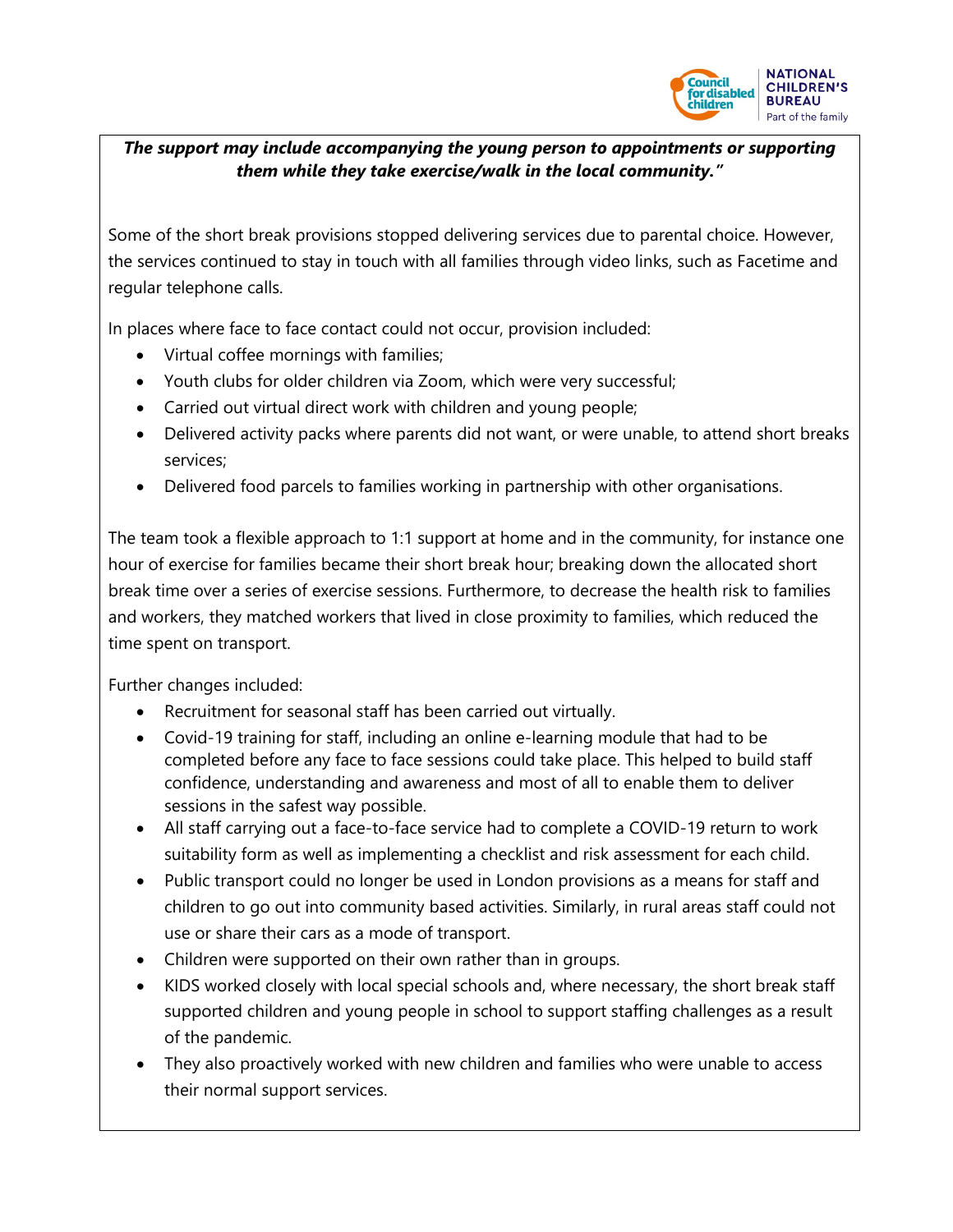

As a consequence of the changes made to reduce the health risk and to continue providing essential services, the team effectively managed the risk. Staff members that showed any symptoms of coronavirus immediately went into self-isolation and as a result they have had no COVID-19 outbreaks.

## **What enabled the changes to happen?**

The KIDS team viewed their provision as an essential service and took action to sustain it within guidance and with the support of local authorities.

- $\checkmark$  KIDS provided all staff delivering face-to-face sessions with PPE, to travel to and from their sessions and to use during their short break if necessary.
- $\checkmark$  Where 1:1 sessions were taking place staff were advised to access local parks and open spaces, and go on walks with the child/young person and to maintain social distancing measures from other people.
- $\checkmark$  In the absence of specific guidance for short break providers the team used the Early Years and other relevant guidance that was available to produce KIDS guidance to ensure they could continue to safely operate and support families that wanted to continue to accessing the services.
- $\checkmark$  Via internal networking site (Yammer) KIDS was able to share guidance and update staff in a timely manner
- $\checkmark$  Risk assessment and management was used as a tool to enable services to continue safely.
- $\checkmark$  Putting children and families at the heart of the service.
- $\checkmark$  Staff members acquired new virtual skills.
- $\checkmark$  New systems in place for staff returning back to work.

# **What next – scaling up and sustainability**

(Please note these plans have been developed in response to the new and expected guidance on the wider opening of services)

KIDS are keen to maintain good and trusted relationships with the families receiving their service and provide home visits, when safe to do so, adjusting to their individual needs and concerns going forward post lock-down. The team is talking to families this month (July) about summer plans and activities.

They are working out plans on bubbles; staff and children in the same bubbles with much smaller numbers. For instance, they are looking at 30 children rather than the usual 100 children in their playgrounds. Consequently, the provider is having to make decisions based on children who are the most vulnerable and most in need, by working with local authorities.